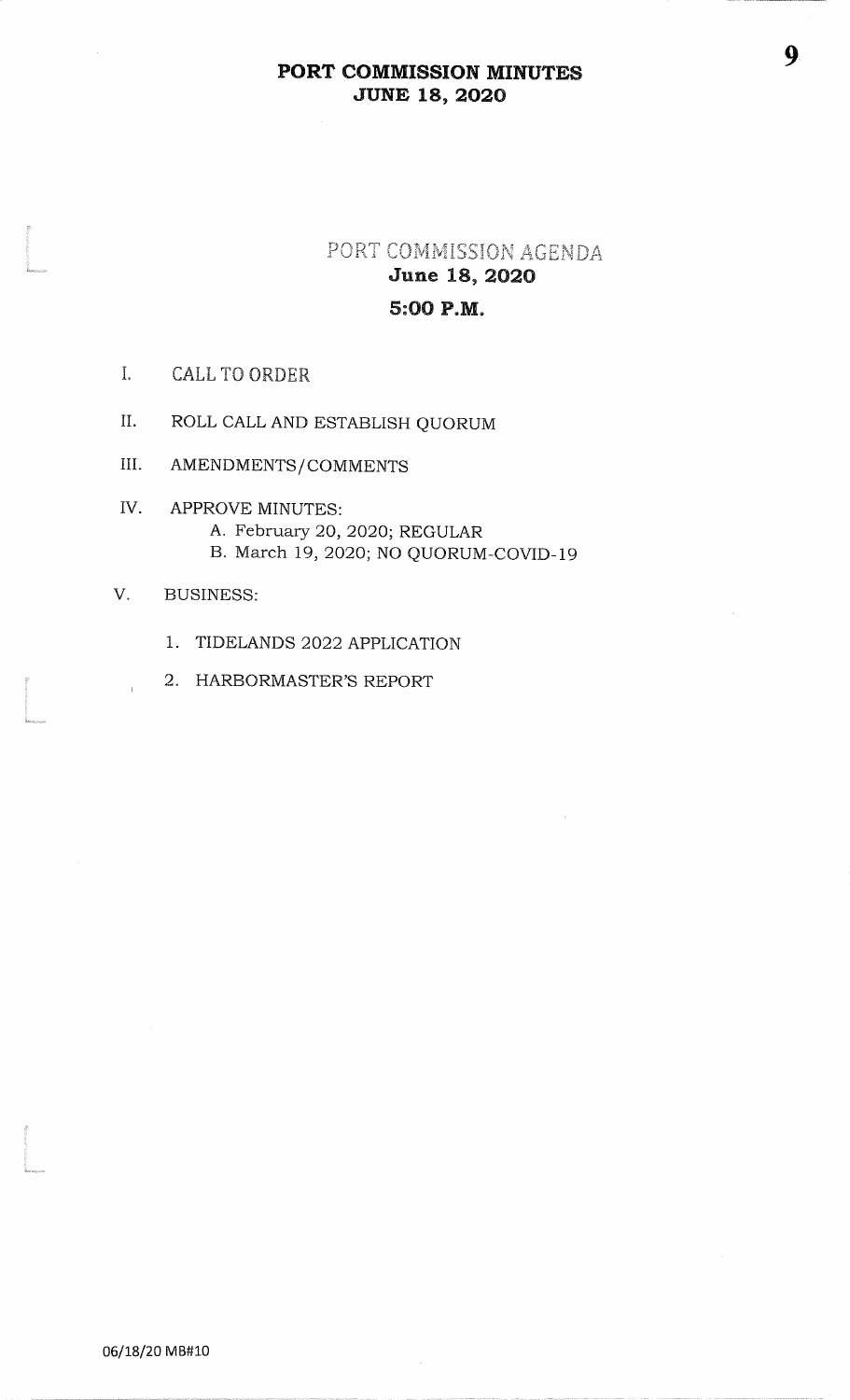Be it remembered that a regular meeting of the Port Commission of the City of Long Beach, Mississippi, was begun and held at the City Hall Meeting Room, 2OI Jeff Davis Avenue, in said City, on Thursday, June 18, 2O2O, at 5:O0 o'clock p.m., it being the time, date, and place fixed for holding said meeting.

There were present and in attendance on said Commission and at the meeting the following named persons: President Phil Kies, Vice President Russel Jones, Secretary Don Deschenes, Commissioners Kevin Hicks, Brian Jernigan, Harbormaster Bill Angley, and City Clerk Stacey Dahl.

Absent the meeting were Commissioners Brian Currie, Dan Fillette, Jr., Nicholas Brown, and Barney Hill.

There being a quorum present and sufficient to transact the business of this meeting, the following proceedings were had and done.

\*\*\*\*\*\*\*\*\*\*\*\*\*\*\*\*\*\*\*\*\*\*\*\*\*\*\*\*

Commissioner Kies called the meeting to order; whereupon there were no comments or amendments to the agenda.

\*\*\*\*\*\*\*\*\*\*\*\*\*\*\*\*\*\*\*\*\*\*\*\*\*\*\*\*\*

Commissioner Deschenes made motion seconded by Commissioner Jones and unanimously carried to approve minutes of the Port Commission, as follows:

> February 20, 2020; Regular

 $\triangleright$  March 19, 2020; No Quorum, Covid-19

\* \* \* \* \* \* \* \* \*\* \* r( Js \* \* \* \*itrk \* \* \* \* \* \* \*\* \* \*

There came on for discussion Tidelands FY2O22 projects/application. Said application ordered spread upon the minutes of this meeting in words and figures, as follows: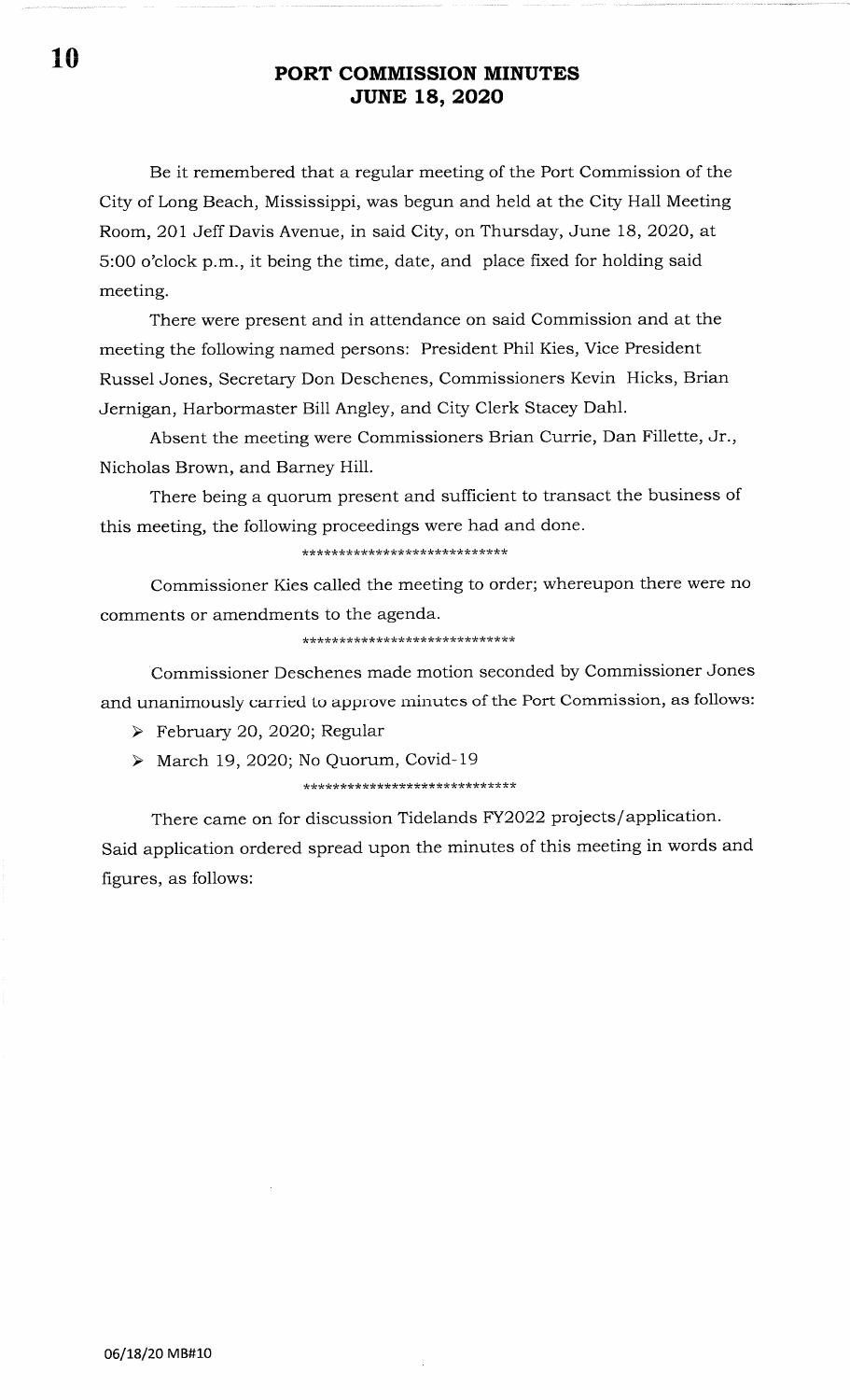|                          | MISSISSIPPI TIDELANDS TRUST FUND PROGRAM       | <b>Request for Funding FY2022</b> |                                             |
|--------------------------|------------------------------------------------|-----------------------------------|---------------------------------------------|
| ENNANCE WHOTECT CONSESSE | <b>Public Access</b>                           | <b>Managed Project</b>            | <b>Official Use Only</b><br>Project Number: |
|                          |                                                |                                   | Average Merit Score:                        |
|                          |                                                | <b>PROJECT SUMMARY</b>            | Requesting Agency:                          |
| 1. Title of Project:     | red outlines indicate required fields          |                                   | 6. Funding Requested:                       |
|                          | FY2022 - Long Beach Harbor Improvements        |                                   | \$500,000.00                                |
|                          | 2. Location of Project:                        |                                   | 7. Matching Funds:                          |
|                          | Long Beach Smalleraft Harbor                   |                                   | 8. Source of Matching Funds:                |
|                          | 3. Requesting Agency:                          |                                   | 9. Total Project Funds:                     |
| City of Long Beach       |                                                |                                   | \$500,000,00                                |
|                          | 4. Requesting Agency Representative:           |                                   |                                             |
| a. Name:                 | George Bass                                    |                                   |                                             |
| b. Phone:                | 228.863.1556                                   |                                   |                                             |
| c. Fax:                  | 228.865.0822                                   |                                   |                                             |
|                          | d. Address: P.O. Box 929, Long Beach, MS 39560 |                                   |                                             |
| e. Email:                | mayor@cityoflongbeachms.com                    |                                   |                                             |
|                          | 5. Project Manager:                            |                                   |                                             |
| a. Name:                 | David Ball, P.E., City Engineer                |                                   |                                             |
| b. Phone:                | 228.967.7137                                   |                                   |                                             |
|                          |                                                |                                   |                                             |
| c. Fax:                  |                                                |                                   |                                             |
| d. Address:              | 1611 ameuse St., Suite 203, Biloxi, MS 39530   |                                   |                                             |
| e. Email:                | david@overstreeteng.com                        |                                   |                                             |

 $\label{eq:2.1}$   $\label{2.1}$  <br> We also assume that  $\label{2.1} \begin{array}{ll} \mathbb{E}[\mathcal{H}^{(1)}(x)] = \mathbb{E}[\mathcal{H}^{(1)}(x)] = \mathbb{E}[\mathcal{H}^{(1)}(x)] = \mathbb{E}[\mathcal{H}^{(1)}(x)] = \mathbb{E}[\mathcal{H}^{(1)}(x)] = \mathbb{E}[\mathcal{H}^{(1)}(x)] = \mathbb{E}[\mathcal{H}^{(1)}(x)] = \mathbb{E}[\mathcal{H}^{(1)}(x)] = \math$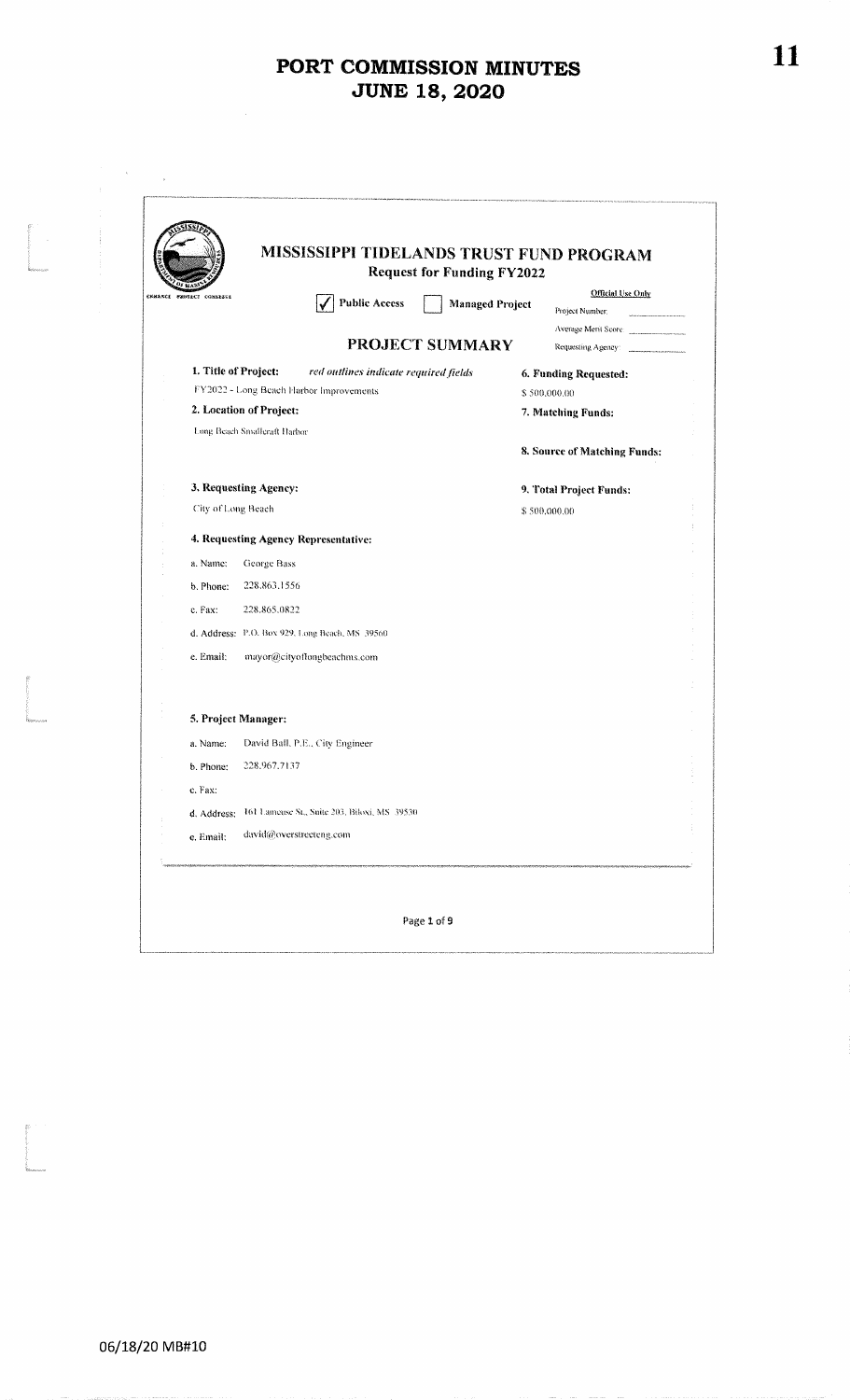

#### MISSISSIPPI TIDELANDS TRUST FUND PROGRAM **Request for Funding FY2022**

#### PROJECT SUMMARY

#### 10. Provide Brief Project Description/Overview:

The City of Long Beach requests funds for two critical projects in the Smallcraft Harbor: 1 - the Southeast Shore Protection / Hardening, which will strengthen the structural integrity of the southeastern shore to provide enhanced damage resistance from storms; and 2 - funding for the local share of Tropical Storm Cvistobal repairs, which may be majority-funded through FEMA.

#### 11. LIST Project Goals/Objectives:

1 - Protect and stabilize the southeastern shore of the Harbor, allowing for increased safe usage and functionality of the Harbor. 2 - Begin construction of elements in the Harbor which will coordinate with the approved Long Beach Harbor Master Plan.

- 3 Reinforce or otherwise mitigate areas of the Harbor which are particularly susceptible to damage during storm events.<br>3 Reinforce or otherwise mitigate areas of the Harbor which are particularly susceptible to damage
- 
- 5 Reduce the City's dependence on requests for funding for the repair of repetitive damage/losses

#### 12. LIST Project Benefits:

1 - Increase the case and safety of the Public's use of the Harbor facilities, by increasing the availability of boat slips and other Harbor infrastructure and by lessening the damage caused during storm events. 2 - Reduce the exposure to repetitive damages in the referenced areas of the Harbor, saving considerable expense and effort in the future. For instance, since 2005, there have been 4 notable and expensive storms which have damaged Harbor facilities 3 - Areas which are reinforced or mitigated will be more often useable by the Public, increasing Public access to Tidelands areas.

Page 2 of 9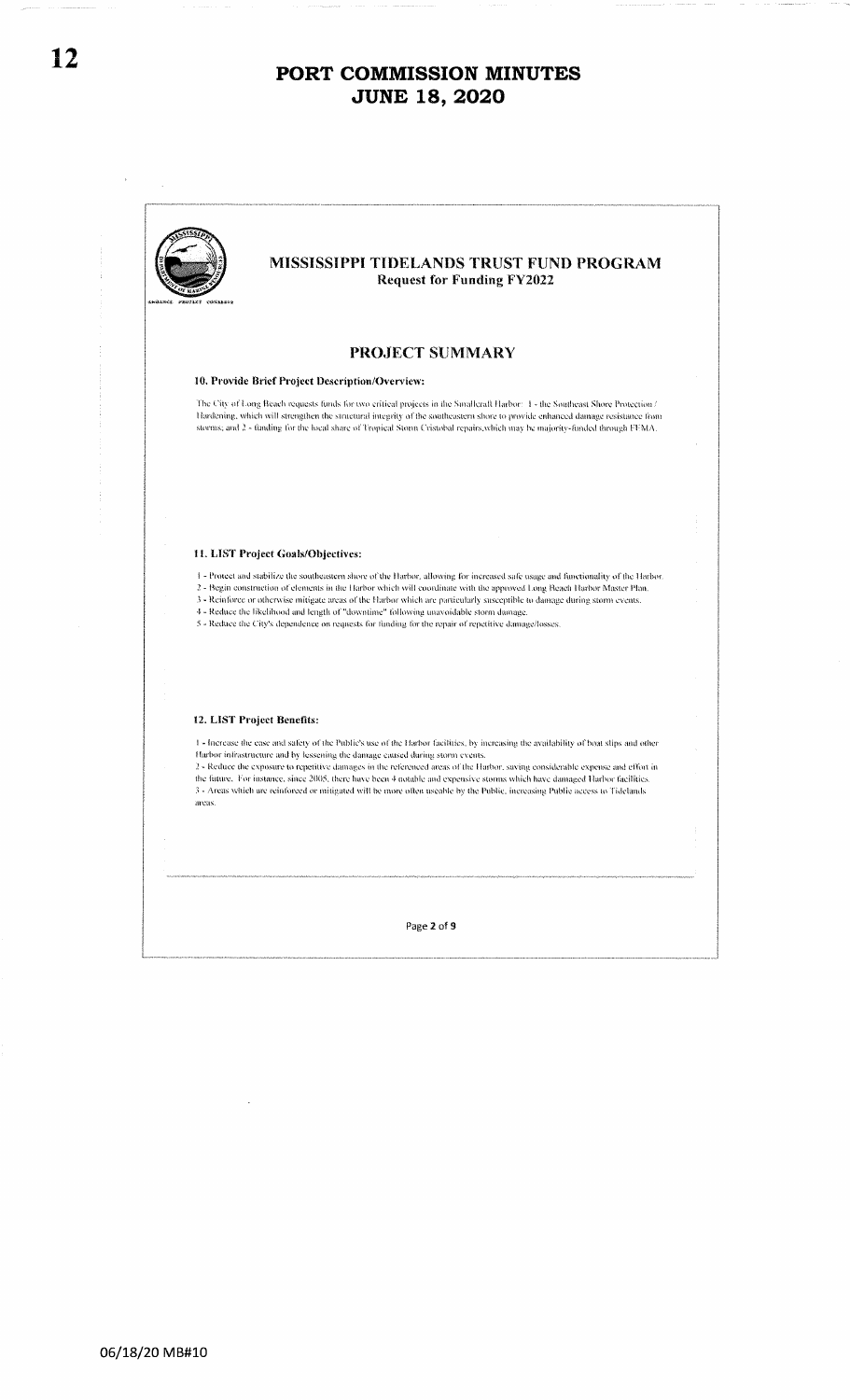| ENHANCE FROTECT CONSERVE | MISSISSIPPI TIDELANDS TRUST FUND PROGRAM<br><b>Request for Funding FY2022</b>                                                                                                                                                                                                                                                                                                                                                                                                                                                                                                                                                                        |
|--------------------------|------------------------------------------------------------------------------------------------------------------------------------------------------------------------------------------------------------------------------------------------------------------------------------------------------------------------------------------------------------------------------------------------------------------------------------------------------------------------------------------------------------------------------------------------------------------------------------------------------------------------------------------------------|
|                          | <b>PROJECT SUMMARY</b>                                                                                                                                                                                                                                                                                                                                                                                                                                                                                                                                                                                                                               |
|                          | 13. LIST Project Tasks:                                                                                                                                                                                                                                                                                                                                                                                                                                                                                                                                                                                                                              |
|                          | 1 - Complete detailed engineering design, plans, and Contract documents. The majority of design, along with all permitting.<br>has already been completed on the Southeastern Bulkhead. Hurricane Nate Repair projects are currently being bid or are<br>anticipated to go to the bidding & negotiation phase very soon.<br>2 - The Southeastern Shore Protection has additionally already been permitted. Finalize design & follow the typical<br>construction contract procurement process.<br>3 - Establish a scope of work for any Tropical Storm Cristobal damages and obtain bids to complete the work.<br>4 - Complete the construction work. |
|                          | 14. Project Timetable/Milestones:<br>Measured from availability of funds (SE Bulkhead):                                                                                                                                                                                                                                                                                                                                                                                                                                                                                                                                                              |
|                          | 1 - Complete Design (2 months)<br>3 - Bidding & Construction (12 months)                                                                                                                                                                                                                                                                                                                                                                                                                                                                                                                                                                             |
|                          | Measured from availability of funds (TS Cristobal):<br>1 - Complete Design (2 months)<br>2 - Permitting (3 months)<br>3 - Bidding & Construction (5 months)                                                                                                                                                                                                                                                                                                                                                                                                                                                                                          |
|                          | 15. If this project has been funded previously through Tidelands Trust Fund indicate which fiscal<br>years: (type N/A if not applicable)                                                                                                                                                                                                                                                                                                                                                                                                                                                                                                             |
|                          | SE Shore Protection/Hardening - FY2017 (hrough FY2021                                                                                                                                                                                                                                                                                                                                                                                                                                                                                                                                                                                                |
| 16. Project Timing:      |                                                                                                                                                                                                                                                                                                                                                                                                                                                                                                                                                                                                                                                      |
|                          | Short-term (3 years or less)<br>Deferred/long-term $(3 - 5$ years)                                                                                                                                                                                                                                                                                                                                                                                                                                                                                                                                                                                   |
|                          |                                                                                                                                                                                                                                                                                                                                                                                                                                                                                                                                                                                                                                                      |

 $\hat{\boldsymbol{\beta}}$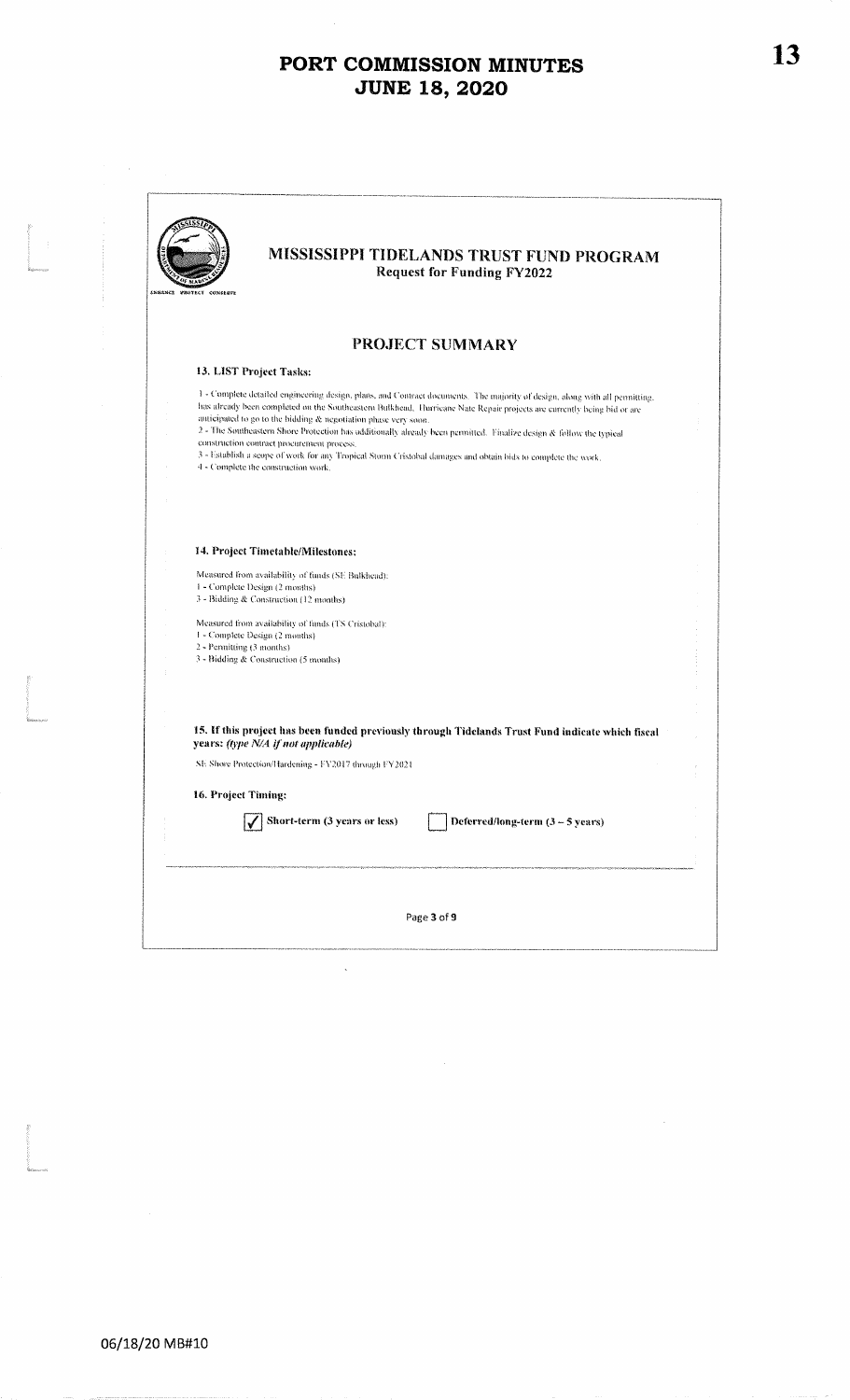| <b>Request for Funding FY2022</b><br>ENHANCE PROTECT CONSENVE                                                                                                                              | <b>MISSISSIPPI TIDELANDS TRUST FUND PROGRAM</b> |
|--------------------------------------------------------------------------------------------------------------------------------------------------------------------------------------------|-------------------------------------------------|
| <b>APPLICATION SUMMARY QUESTIONNAIRE</b>                                                                                                                                                   |                                                 |
| 17. Is this a Multi-Phase Project?                                                                                                                                                         | $\sqrt{V}$ Yes $\Box$ No                        |
| 18. Is any part of this project located on private property?                                                                                                                               | $\Box$ Yes $\Box$ No                            |
| 19. Is there an existing lease between the requesting agency and property owner? $\Box$ Yes $\Box$ No                                                                                      |                                                 |
| 20. If required, are the plans approved by the DMR Permitting Office?                                                                                                                      | $\Box$ Yes $\Box$ No                            |
| 21. Will this project enhance an existing water-dependent activity?<br>Identify the activity:                                                                                              | $\sqrt{\text{Yes}}$ No                          |
| All activities which are currently accessible from the Long Beach Harbor will benefit from these projects, including<br>recreational fishing, boating, charter fishing, and public access. |                                                 |
| 22. Does this project coordinate with other existing or planned projects?<br>Identify the project(s):                                                                                      | $\sqrt{\text{Yes}}$ No                          |
| The Long Beach Smalleraft Harbor Master Plan                                                                                                                                               |                                                 |
| 23. Will this project involve impacting, filling, or dredging coastal wetlands?<br>If yes, what acreage:                                                                                   | $\bigcap$ Yes $\bigtriangledown$ No             |
| 24. Identify the constituency or interest group(s) which this project will serve:                                                                                                          |                                                 |
| Public users and Harbor customers.                                                                                                                                                         |                                                 |
| 25. Identify the service that this project will provide to the group(s) identified in 24:                                                                                                  |                                                 |
| Enhanced, increased, and safer use of Tidelands areas.                                                                                                                                     |                                                 |
|                                                                                                                                                                                            |                                                 |
|                                                                                                                                                                                            |                                                 |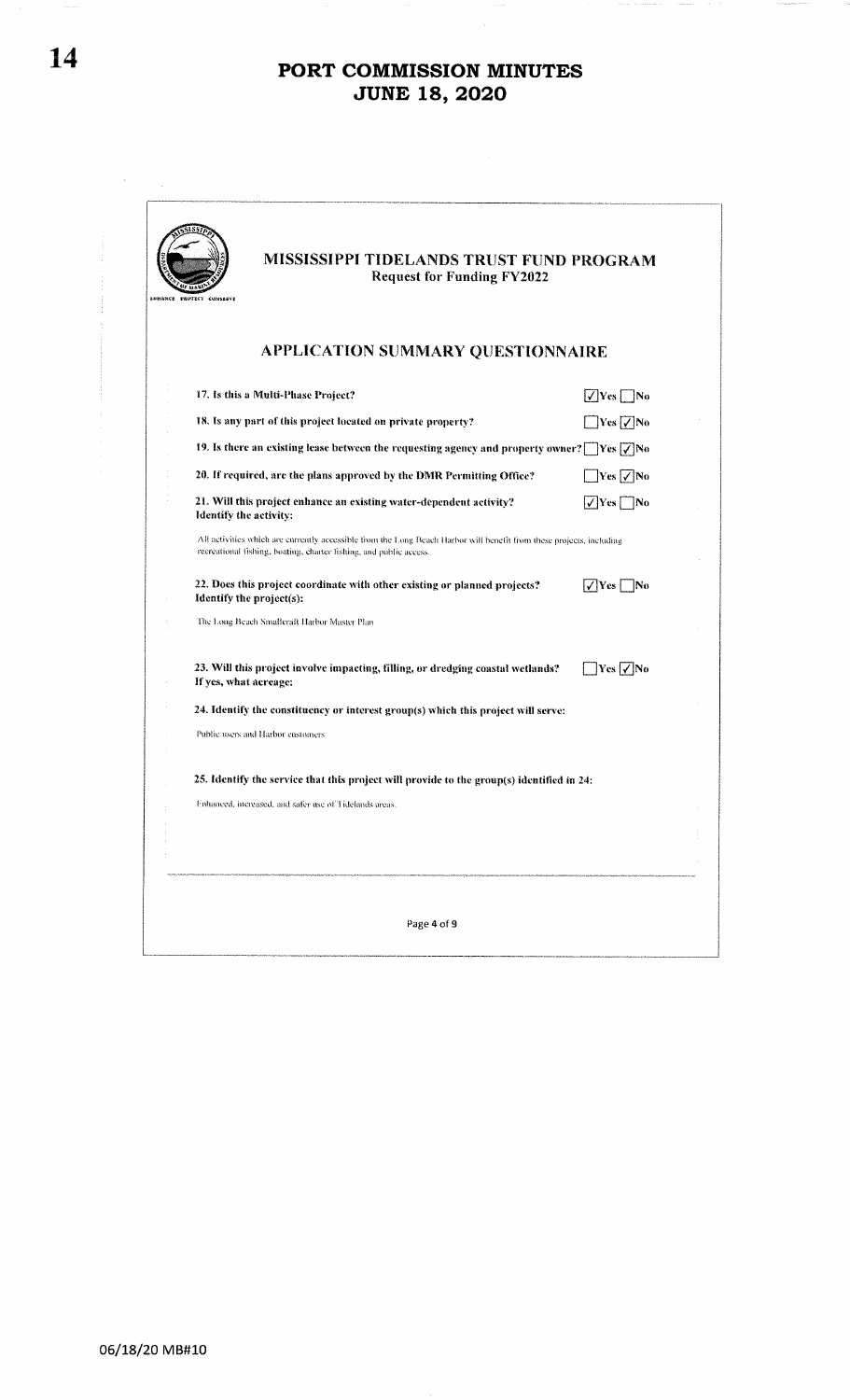| ENBANCE PROVICT CONSERVE                                                                          | MISSISSIPPI TIDELANDS TRUST FUND PROGRAM<br><b>Request for Funding FY2022</b>                                                                                                                                                                                                                                                     |
|---------------------------------------------------------------------------------------------------|-----------------------------------------------------------------------------------------------------------------------------------------------------------------------------------------------------------------------------------------------------------------------------------------------------------------------------------|
|                                                                                                   | APPLICATION SUMMARY QUESTIONNAIRE                                                                                                                                                                                                                                                                                                 |
| 26. Project Category:                                                                             | 27. Current status of architectural/                                                                                                                                                                                                                                                                                              |
| (more than one may apply)                                                                         | engineering pans & specifications                                                                                                                                                                                                                                                                                                 |
| Conservation                                                                                      | for this project (if applicable):                                                                                                                                                                                                                                                                                                 |
| Reclamation                                                                                       | (check one from each group)                                                                                                                                                                                                                                                                                                       |
| √Preservation<br>Acquisition<br><b>Education</b>                                                  | Group 1:<br>Completed<br>In Progress                                                                                                                                                                                                                                                                                              |
| <b>Public Access</b>                                                                              | Ready to Bid                                                                                                                                                                                                                                                                                                                      |
| $\sqrt{}$ Public Improvement<br>Other (Identify)                                                  | Other (identify)                                                                                                                                                                                                                                                                                                                  |
|                                                                                                   | Group 2:<br>Paid for<br><b>Funds budgeted</b><br>Funds not budgeted                                                                                                                                                                                                                                                               |
| 28. Categorize the benefits from 12:                                                              | 29. Have other State or Federal funding                                                                                                                                                                                                                                                                                           |
|                                                                                                   | sources been identified for the project?                                                                                                                                                                                                                                                                                          |
| <b>Environmental</b><br>Economic                                                                  | 7 Yes<br>No                                                                                                                                                                                                                                                                                                                       |
| <b>Safety</b>                                                                                     |                                                                                                                                                                                                                                                                                                                                   |
| Public<br>Other (identify)                                                                        | If yes, identify:                                                                                                                                                                                                                                                                                                                 |
|                                                                                                   | Applied for GOMESA for the SE Bulkhead.<br>Anticipated FEMA funds for TS Cristobal repairs.                                                                                                                                                                                                                                       |
| providing public access to tidelands affected areas?                                              | 30. In what way does this project meet the goals and objectives of the Department of Marine<br>Resources and the Secretary of State's Office, which include enhancing, protecting, conserving and<br>This project meets the goals of this program by increasing the opportunities for safe public usage and by reducing damage to |
| other peripheral coastal wetlands by reducing & otherwise mitigating damages in the project area. |                                                                                                                                                                                                                                                                                                                                   |

 $\label{eq:3.1} \frac{1}{\sum_{i=1}^n\sum_{j=1}^n\sum_{j=1}^n\sum_{j=1}^n\sum_{j=1}^n\sum_{j=1}^n\sum_{j=1}^n\sum_{j=1}^n\sum_{j=1}^n\sum_{j=1}^n\sum_{j=1}^n\sum_{j=1}^n\sum_{j=1}^n\sum_{j=1}^n\sum_{j=1}^n\sum_{j=1}^n\sum_{j=1}^n\sum_{j=1}^n\sum_{j=1}^n\sum_{j=1}^n\sum_{j=1}^n\sum_{j=1}^n\sum_{j=1}^$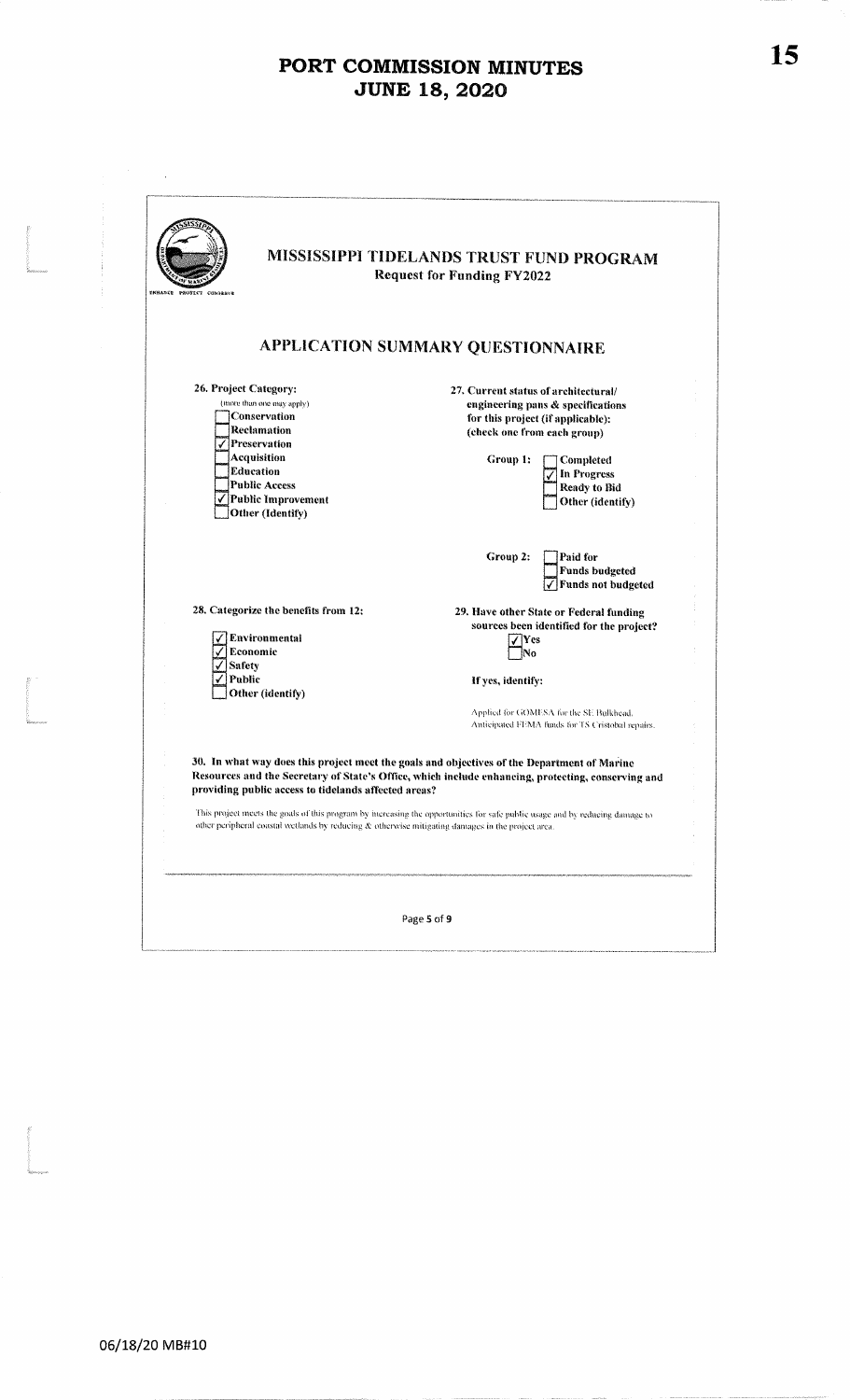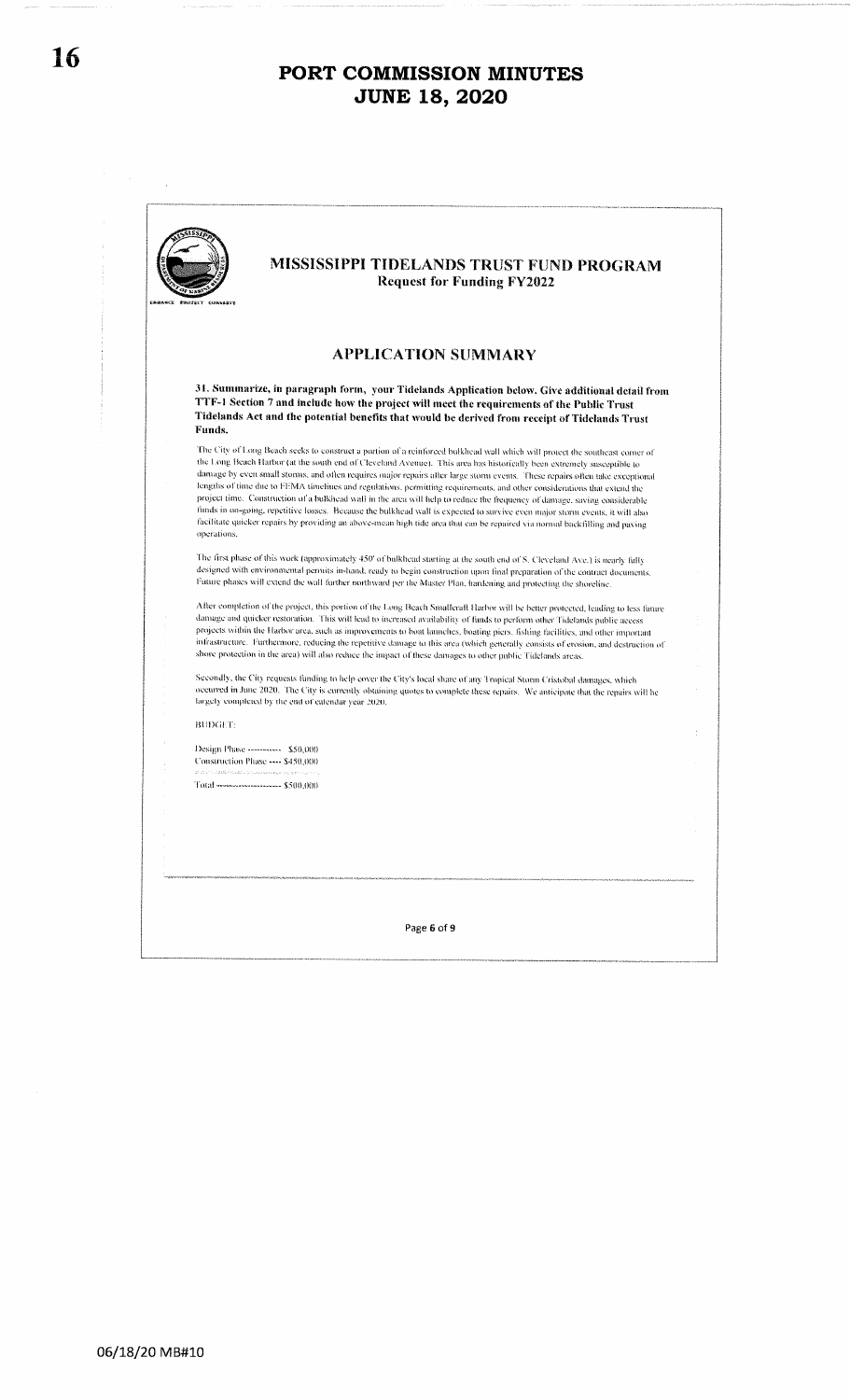| LUMANCE - FRATECY COMADAVE                                                                                                     | MISSISSIPPI TIDELANDS TRUST FUND PROGRAM<br><b>Request for Funding FY2022</b> |             |
|--------------------------------------------------------------------------------------------------------------------------------|-------------------------------------------------------------------------------|-------------|
|                                                                                                                                | <b>APPLICATION SUMMARY</b>                                                    |             |
| 32. Estimated number of years to completion: 2                                                                                 |                                                                               |             |
| 33. Estimated Completion Date:                                                                                                 | 6/2021                                                                        |             |
| 34. Prioritize if your agency has submitted multiple projects                                                                  |                                                                               |             |
|                                                                                                                                | <b>35. SIGNATURES</b>                                                         |             |
| Project Manager:                                                                                                               | <b>Signature</b>                                                              | Date        |
| <b>Requesting Agency Representative:</b>                                                                                       | <b>Signature</b>                                                              | <b>Date</b> |
|                                                                                                                                | 36. Attach project schematics or drawings as appropriate                      |             |
| *Progress notes must be submitted semi-annually on Public Access projects and DMR projects, and quarterly on Managed projects. |                                                                               |             |
| CLICK TO SUBMIT FORM TO tidelandsapp@dmr.ms.gov                                                                                |                                                                               |             |
|                                                                                                                                |                                                                               |             |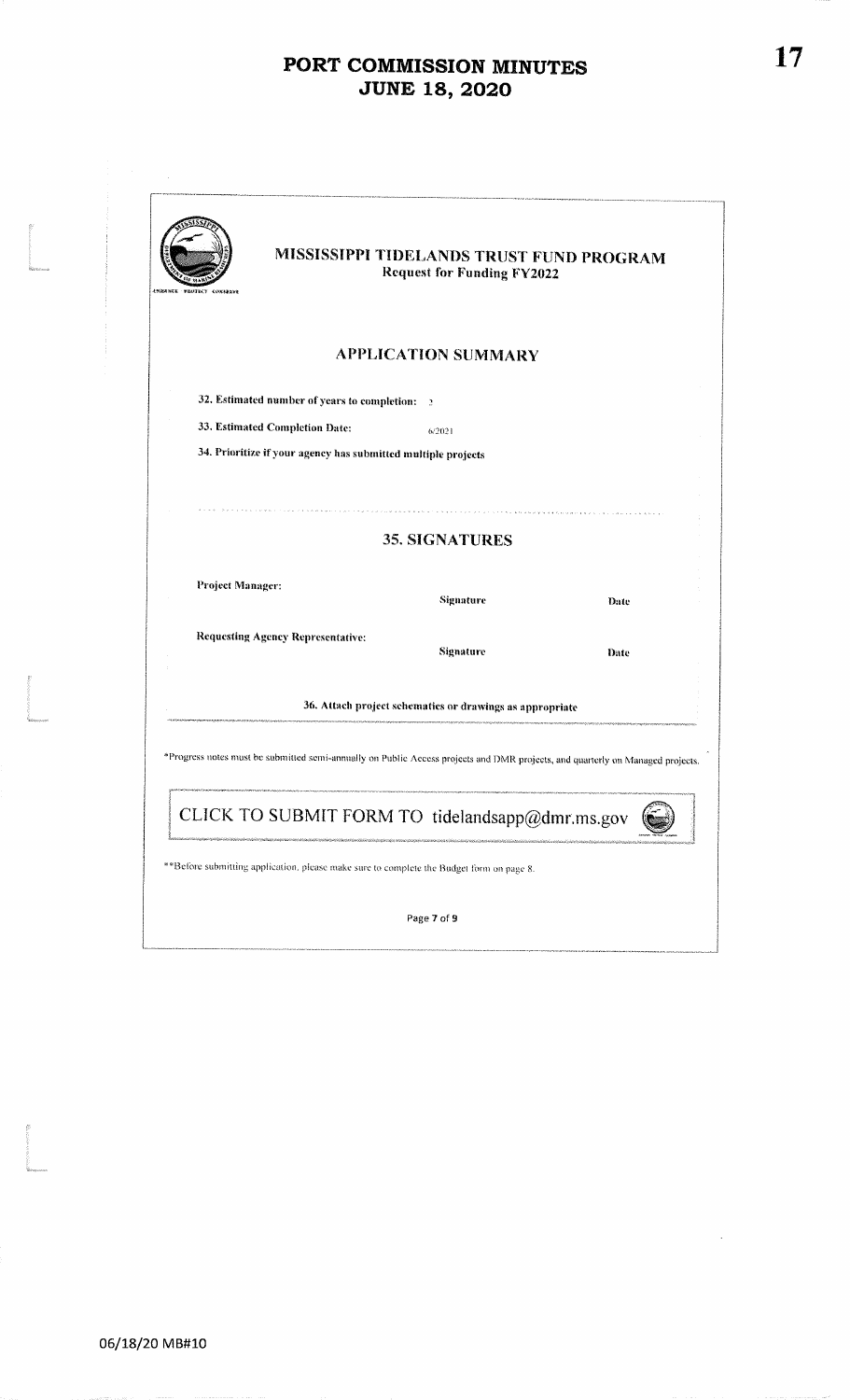MISSISSIPPI TIDELANDS TRUST FUND PROGRAM **Request for Funding FY2022 BUDGET** Category Year 1 Year 2 Year 3 Year 4 Year 5 Total Salaries, wages, Fringe  $$000$ Travel  $S(0.00)$ Architecture & Engineering  $$0000$ \$ 50,000.00 Legal  $\bar{\mathbf{S}}\,\bar{\mathbf{0}}\,\bar{\mathbf{0}}\bar{\mathbf{0}}$ Consulting  $$0.00$ Construction 450000 \$450,000.00 Site Work  $5.0 \text{ m}$ Equipment  $S \theta$   $\theta$ Land Acquisition  $5000$ Indirects  $\sqrt{3}$ 0.00 Other  $\bar{\text{S}}$ 0.00 Total  $\bar{\text{S}}$ 500,000 00  $^{\circ}$  $5000$  $\frac{1}{2}$  0.00  $\bar{\mathbf{S}}$  o ao  $\bar{S}$  0 00 \$ 500,000.00 Total **Funding Sources** Year 4 Year 5 Year 1 Year 2 Year 3 \*Tidelands Funding Reallocated (Project #:  $\rightarrow$  Year  $$000$ \*\*Tidelands Funding Awarded 500000 \$ 500,000 00 \*\*\*Federal Grants Funding \$0.00  $$00$ \*\*\*MEMA Funding  $\hat{\mathbf{s}}$ o oo \*\*\*CDBG Funding  $\sqrt{5}$ 0.00 \*\*\*In-Kind Donations  $\pm$  0.00 \*\*\*Other  $\pm$ o $\alpha$ Total \$500,000.00 \$0.00  $$000$  $$00$  $$00$  $\pm$  500,000 00 **Instructions:** 1. If project will be completed in one year, complete only the "Year 1" budget column. 2. If project will be completed in two years, complete "Year 1" and "Year 2" columns. 3. Follow the same process as above for "Year 3", "Year 4", and "Year 5", if project will not be completed for 5

- 
- Force the set of the completed only if you plan to reallocate existing funds to this project.<br>
\*This should be completed only if you plan to reallocate existing funds to this project.  $4<sup>1</sup>$ \*\*This should only be completed if you were awarded funds in previous Tidelands year for other phases of this  $5.$ same project.

\*\*\*Refer only to matching funds secured for this project. 6.

Page 8 of 9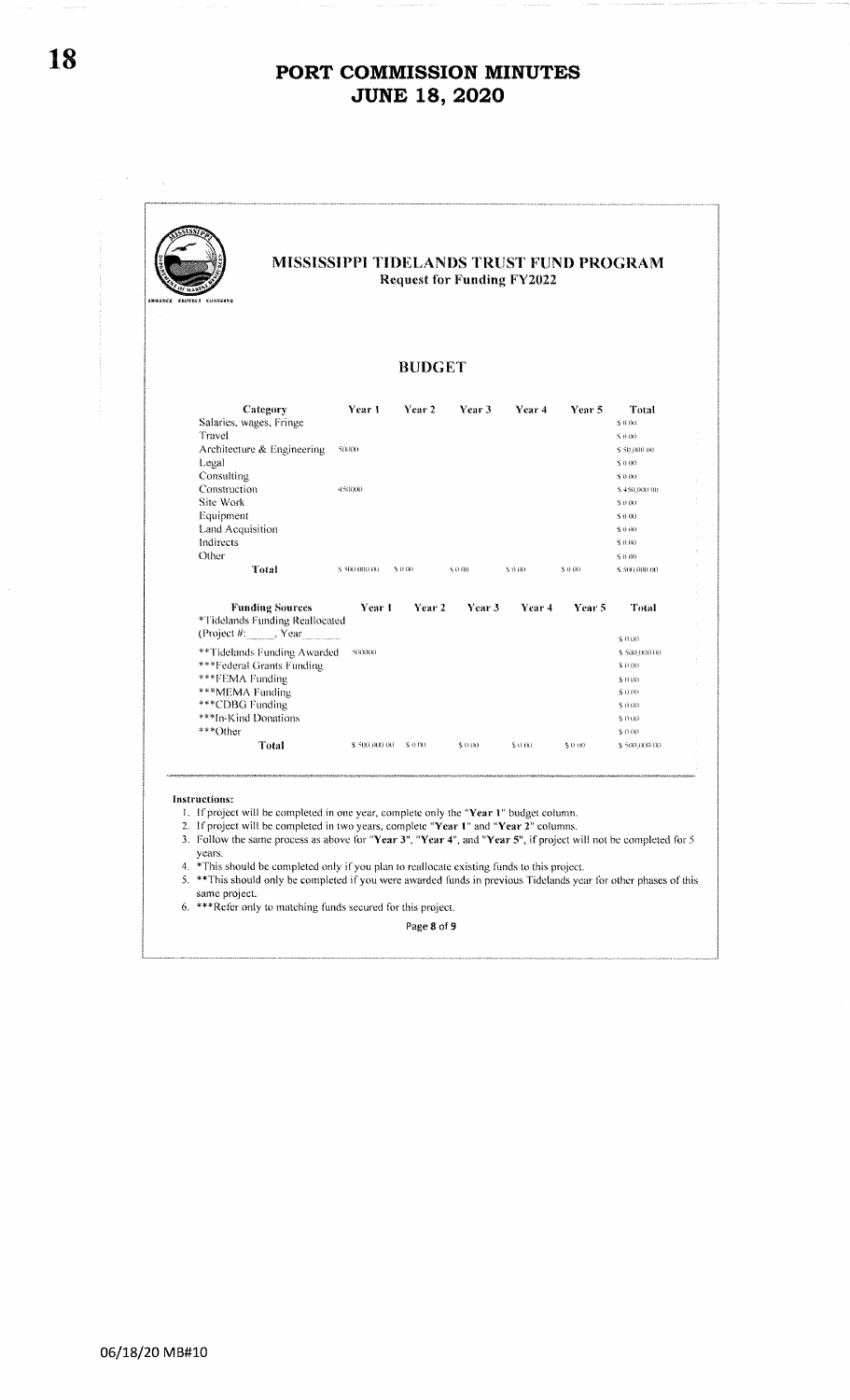| MISSISSIPPI TIDELANDS TRUST FUND PROGRAM<br><b>Request for Funding FY2022</b><br>ENHANCE PROTECT CONSERVE                                                                                                                                                                                                                                                                                                                                                                                                                                                                                                                                                                                                                              |                              |  |  |  |
|----------------------------------------------------------------------------------------------------------------------------------------------------------------------------------------------------------------------------------------------------------------------------------------------------------------------------------------------------------------------------------------------------------------------------------------------------------------------------------------------------------------------------------------------------------------------------------------------------------------------------------------------------------------------------------------------------------------------------------------|------------------------------|--|--|--|
|                                                                                                                                                                                                                                                                                                                                                                                                                                                                                                                                                                                                                                                                                                                                        | <b>LEGISLATIVE SUMMARY</b>   |  |  |  |
| 1. Title of Project:                                                                                                                                                                                                                                                                                                                                                                                                                                                                                                                                                                                                                                                                                                                   | 6. Funding Requested:        |  |  |  |
| FY2022 - Long Beach Harbor Improvements                                                                                                                                                                                                                                                                                                                                                                                                                                                                                                                                                                                                                                                                                                | \$500,000.00                 |  |  |  |
| 2. Location of Project:                                                                                                                                                                                                                                                                                                                                                                                                                                                                                                                                                                                                                                                                                                                | 7. Matching Funds:           |  |  |  |
| Long Beach Smalleraft Harbor                                                                                                                                                                                                                                                                                                                                                                                                                                                                                                                                                                                                                                                                                                           | 8. Source of Matching Funds: |  |  |  |
| 3. Requesting Agency:                                                                                                                                                                                                                                                                                                                                                                                                                                                                                                                                                                                                                                                                                                                  | 9. Total Project Funds:      |  |  |  |
| City of Long Beach                                                                                                                                                                                                                                                                                                                                                                                                                                                                                                                                                                                                                                                                                                                     | \$500,000.00                 |  |  |  |
| 10. Summarize, in paragraph form, your Tidelands Application below. Give additional detail from<br>TTF-1 Section 7 and include how the project will meet the requirements of the Public Trust<br>Tidelands Act and the potential benefits that would be derived from receipt of Tidelands Trust<br>Funds.<br>The City of Long Beach seeks to construct a portion of a reinforced bulkhead wall which will protect the southeast corner of the Long Beach Harbor                                                                                                                                                                                                                                                                        |                              |  |  |  |
| (at the south end of Cleveland Avenue). This area has historically been extremely susceptible to damage by even sinall storms, and often requires<br>major repairs after large storm events. These repairs often take exceptional lengths of time due to FEMA timelines and regulations, permitting<br>requirements, and other considerations that extend the project time. Construction of a bulkhead wall in the area will help to reduce the frequency of                                                                                                                                                                                                                                                                           |                              |  |  |  |
| damage, saving considerable funds in on-going, repetitive losses. Because the bulkhead wall is expected to survive even major storm events, it will<br>also facilitate quicker repairs by providing an above-mean high tide area that can be repaired via normal backfilling and paving operations<br>The first phase of this work (approximately 450' of bulkhead starting at the south end of S. Cleveland Ave.) is nearly fully designed with<br>environmental permits in-hand, ready to begin construction upon tinal preparation of the contract documents. Future phases will extend the wall                                                                                                                                    |                              |  |  |  |
| further northward per the Master Plan, hardening and protecting the shoreline<br>After completion of the project, this portion of the Long Beach Smallcraft Harbor will be better protected, leading to less future damage and quicker<br>restoration. This will lead to increased availability of funds to perform other Tidelands public access projects within the Harbor area, such as<br>improvements to boat launches, boating piers, fishing facilities, and other important infrastructure. Furthermore, reducing the repetitive damage to<br>this area (which generally consists of erosion, and destruction of shore protection in the area) will also reduce the impact of these damages to other<br>public Tidefands areas |                              |  |  |  |
| Secondly, the City requests funding to help cover the City's local share of any Tropical Storm Cristobal damages, which occurred in June 2020. The<br>City is currently obtaining quotes to complete these repairs. We anticipate that the repairs will be largely completed by the end of calendar year<br>2020                                                                                                                                                                                                                                                                                                                                                                                                                       |                              |  |  |  |
| BUDGET                                                                                                                                                                                                                                                                                                                                                                                                                                                                                                                                                                                                                                                                                                                                 |                              |  |  |  |
| Design Phase ---------- \$50,000<br>Construction Phase --- \$450,000                                                                                                                                                                                                                                                                                                                                                                                                                                                                                                                                                                                                                                                                   |                              |  |  |  |
| contract the construction of the contract<br>Total ---------------------- \$500,000                                                                                                                                                                                                                                                                                                                                                                                                                                                                                                                                                                                                                                                    |                              |  |  |  |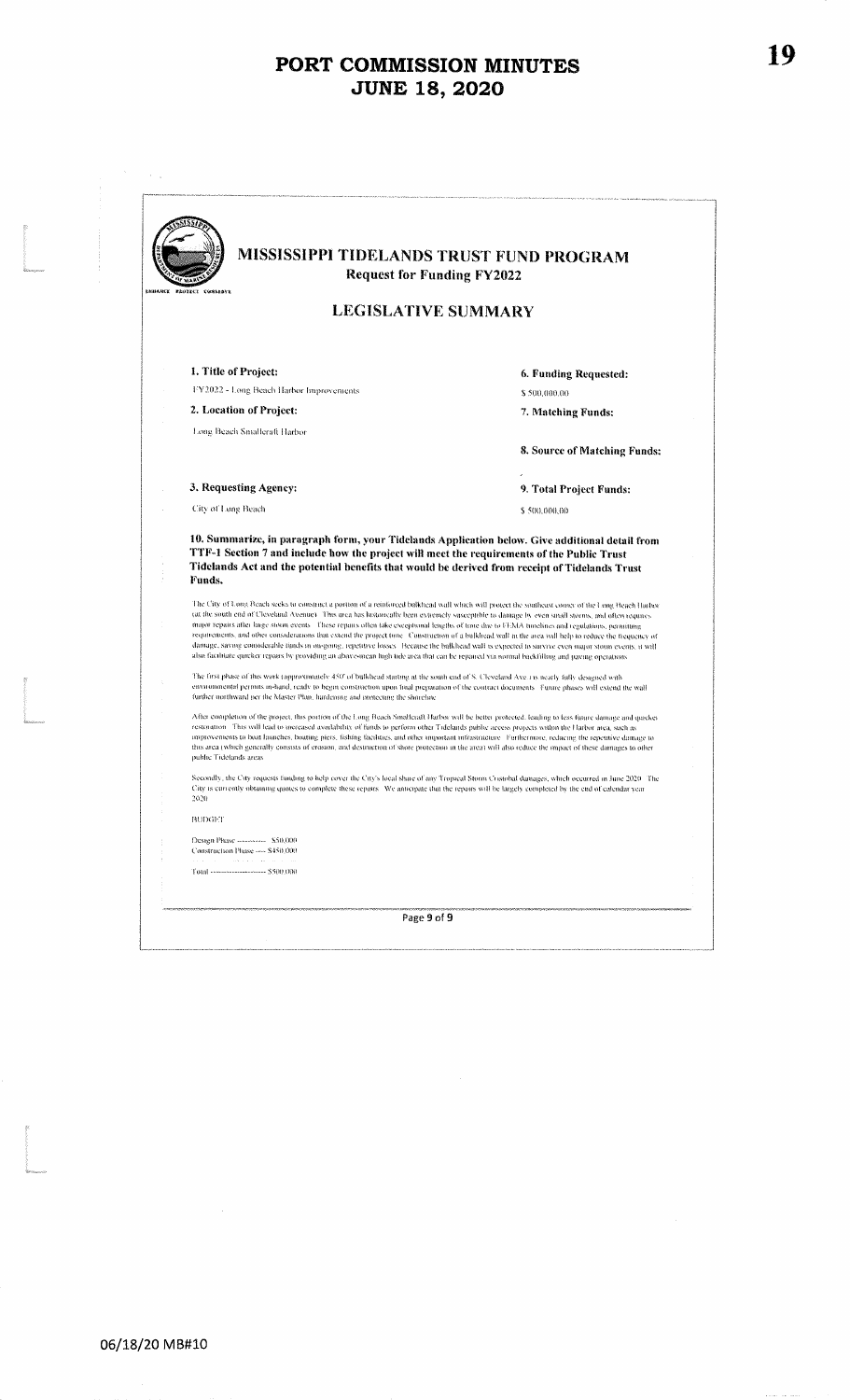

 $**$ 

 $+ +$ 

After considerable discussion, Commissioner Deschenes made motion seconded by Commissioner Jones and unanimously carried to approve the aforesaid Tidelands FY2022 Application.

\*\*\*\*\*\*\*\*\*\*\*\*\*\*\*\*\*\*\*\*\*\*\*\*\*\*\*\*\*\*

The commission recognized Harbormaster Bill Angley for his report, as follows: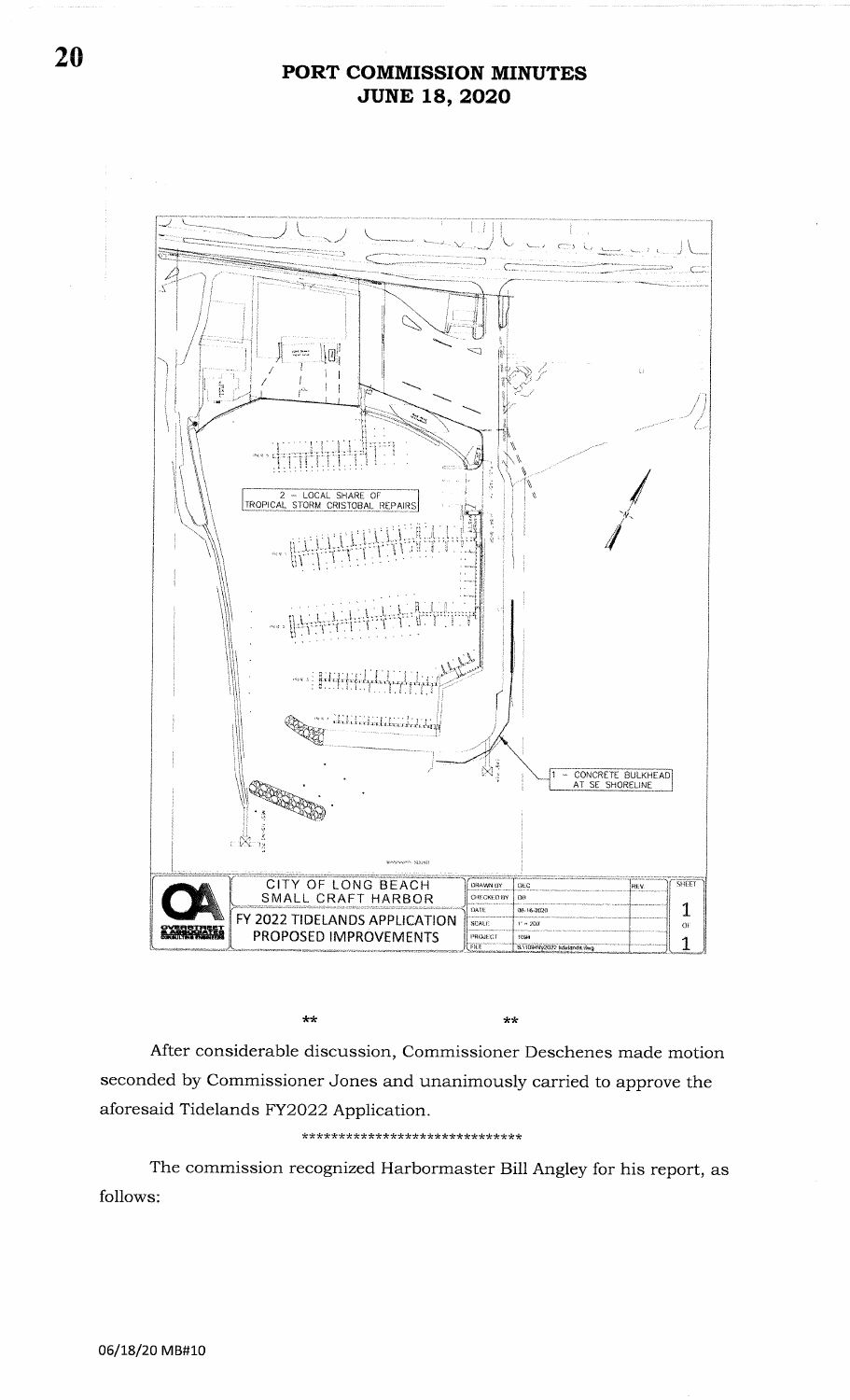#### Harbor Master Report

#### June 18, 2020

- **•** Sidewalk from Harbor building to pier 2 has moved during storms consistently and needs to be replaced. Trip hazards are getting worse, due to undermining. Need to seek FEMA assistance for improvement project so that we can seal undermining. Havebeen looking at a foam application. A project is being put together to fix these issues and solve others to include benches, speed bumps, and striping. This project will be bidout in august so that we do not interrupt our busy boat season and events
- **•** The Harbor building will start repairs around July 6<sup>th</sup>
- **•** Christobal: Clean Up: Remove and clean up grass and debris for area surrounding harbor.
- **•** Remove and install electrical pedestals as per contract.
- Tool Building: Siding blown off and water infiltration. Remove siding and replace with Hardy board.
- Southern Quay: Approx.  $10' \times 15' \times 2''$  asphalt broken due to waves. Patch with asphalt and tac
- $\bullet$  Approx. 300' of electrical wire torn free by wave action. Replace and cast in concrete.
- **.** Stringer Pier: Deck boards, hand rail, lighting torn free by wave action. Replace approx. <sup>50</sup>lf of deck boards and screw down with stainless hardware. Replace approx. 5O lf ofhand rail securing with stainless hardware. Replace missing light fixtures and reaffixpipe. Patch asphalt at entrance to pier.
- <sup>r</sup>Electrical pedestals and lights. Damage due to debris and wave action- Repair damagedbases and lugs. Secure and repair light fixtures,
- Pier 2: approx. 100 If of deck and stringers detached from sub structure cause by wave action. Reattach using new 4 x 4 method
- o Pier 3: deck board removed due to vvave action. Replace deck board and fasten withstainless hardware
- **Finger Piers: deck boards removed by wave action. PVC broken due to wave action** Replace approx. 1001f of deck boards securing with stainless hardware, Replace approx.2001f of 3 inch PVC pipe and secure to finger pier with 3 inch pvc cap
- Picnic tables and benches: Removed due to wave action. Replace and secure to concrete.
- . Hancock Pier: Decking and handrail removed due to wave action. Repair and replaceapprox. 1001f of handrail and 50lf of decking. Repair and secure pipe.
- Rip Rap: moved due to wave action. Place rip rap back in the appropriate areas

l<br>America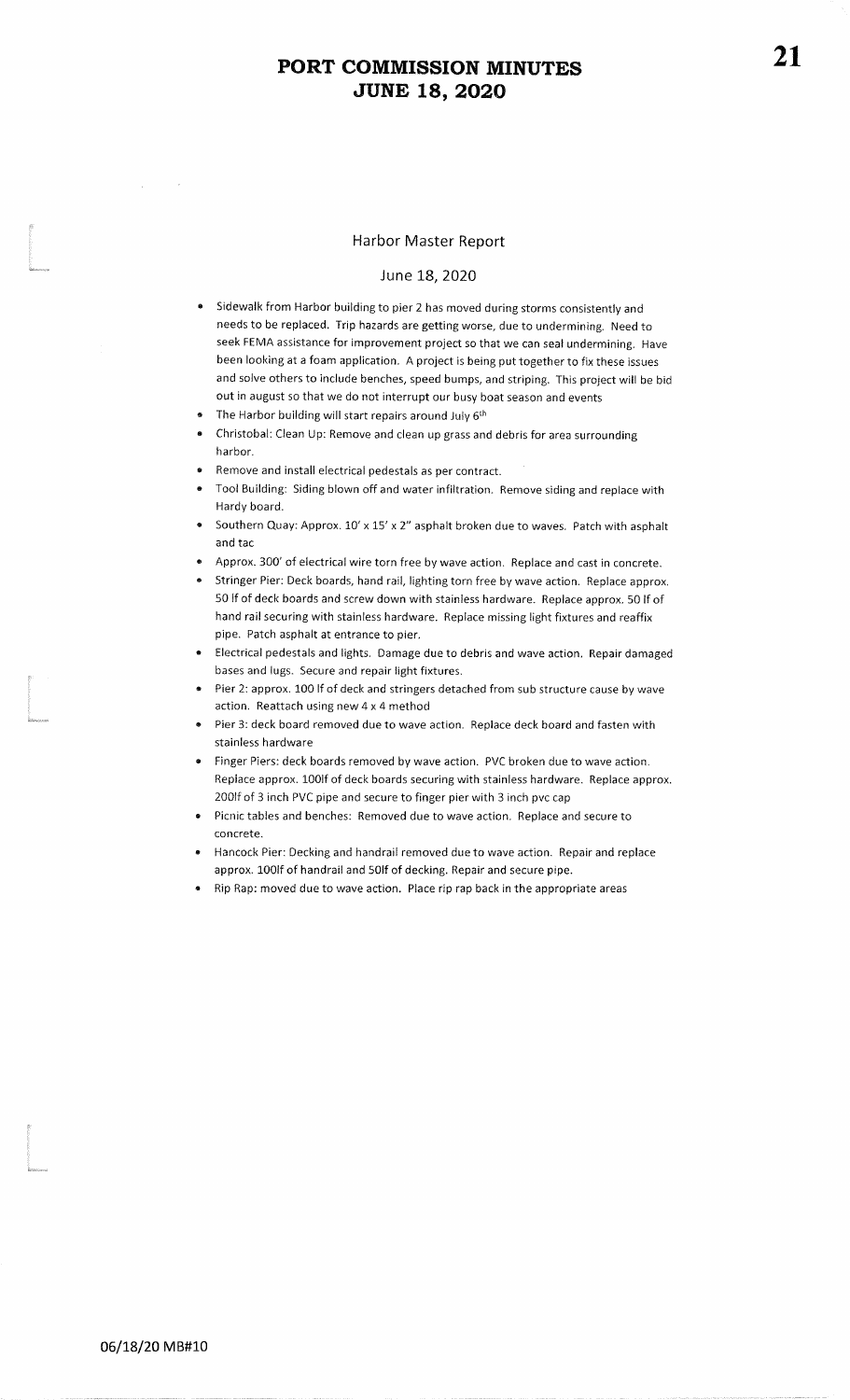- Channel Marker: number 8 piling removed due to wave action. Replace piling and 8 day marker boards along with one green night light
- Since December 26, 2019 my computer has had a new power supply, hard drive, cooling fan, processor cooling fan and second hard drive fail. I will be pricing a new computer or laptop to replace the computer.
- $\bullet$   $\;\;$  Request reimbursement for a battery for our 4 wheeler to keep it running along with an external hard drive for video download of the storm
- $\bullet$  Engineer team will be taking shots for elevation so I can take that information and make SOG for huricane duties and responsibilities according to surge, winds and tides. 5o there will be no more guessing
- $\bullet$   $\;\;$  We will be on a waiting list soon for slips in certain sizes
- 50'and above 1 left a
- 45'to 50' 2 left a
- 40'to 45' 2 left
- 35' to 40' 0 left
- 30'to 35'5 left
- $\bullet$  152 of 218

\*\*

\*\*

Based upon discussion held and the aforesaid report, the following actions were taken:

- > Commissioner Deschenes made motion seconded by Commissioner Jones and unanimously carried to approve a no fee slip assigned to Mr. Brandon Boggess, Bait Shop Lessee, to moor his boat that is used for the purpose of supplying live bait to the Bait Shop. Said status of slip to be assigned for an undetermined amount of time.
- $\triangleright$  It was the consensus of the Commission to accept the donation of an ice machine from Daily Charters.